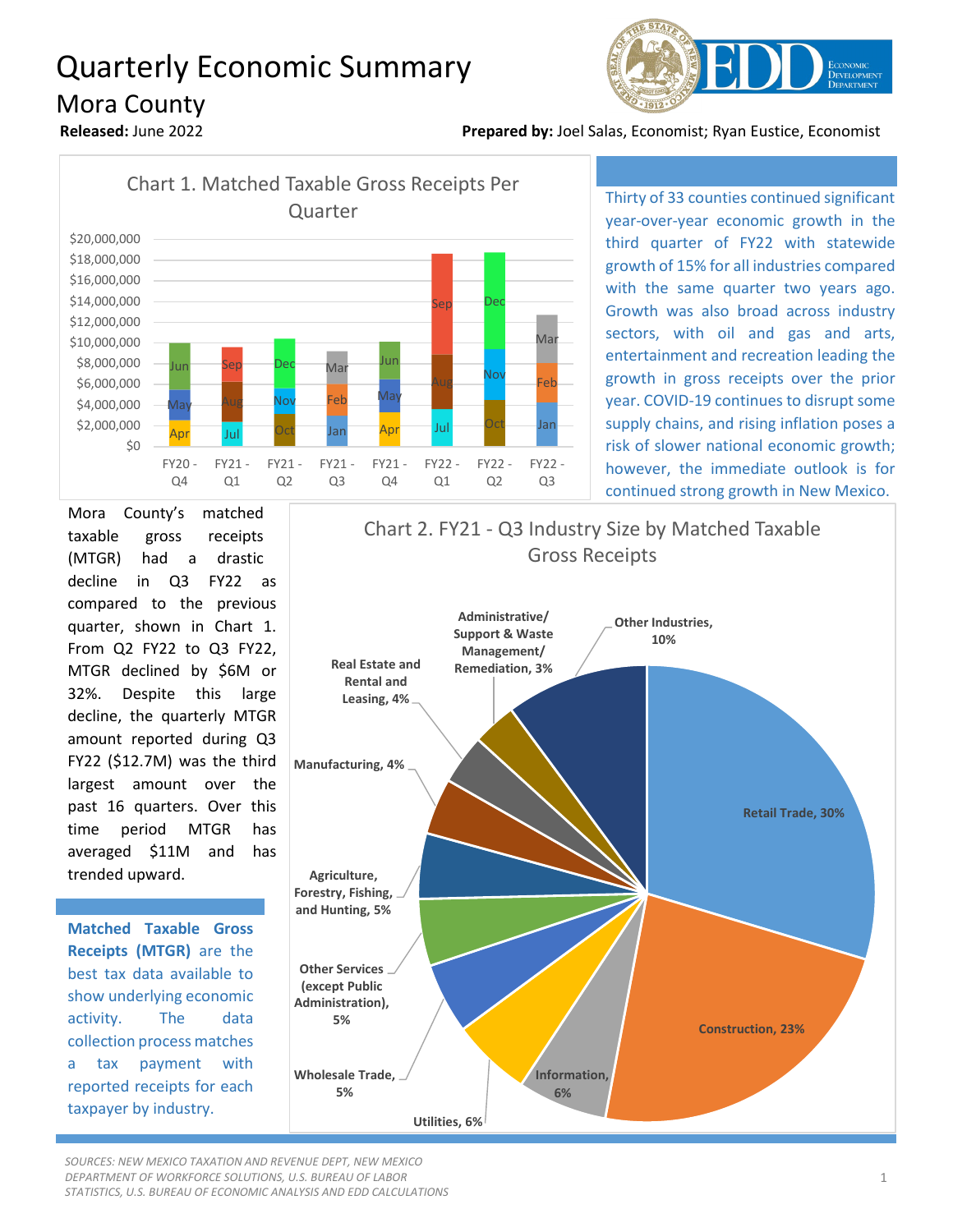## Quarterly Economic Summary Mora County



| Table 1. FY22 - Q3 Matched Taxable Gross Receipts by Industry |           |            |    |                   |              |          |                 |         |
|---------------------------------------------------------------|-----------|------------|----|-------------------|--------------|----------|-----------------|---------|
| <b>Industries</b>                                             | FY22 - Q3 |            |    | <b>YOY Growth</b> | YOY % Change |          | 2-Year % Change |         |
| Accommodation and Food Services                               | \$        | 87,415     | \$ | (107,089)         |              | $-55%$   |                 | $-67%$  |
| Administrative/Support & Waste Management/Remediation         | \$        | 403,573    | Ŝ  | (20, 718)         |              | $-5%$    |                 | 82%     |
| Agriculture, Forestry, Fishing, and Hunting                   |           | 602,814    | S  | 50,227            |              | 9%       |                 | 118%    |
| Arts, Entertainment, and Recreation                           |           | 49,636     | S  | 49,636 N/A        |              |          |                 | 664%    |
| Construction                                                  |           | 3,022,837  | S. | 1,410,605         |              | 87%      |                 | 232%    |
| <b>Educational Services</b>                                   |           | 35,375     | Ŝ  | 33,242            |              | 1558%    |                 | 237%    |
| Finance and Insurance                                         |           | 13,709     | S  | 10,170            |              | 287% N/A |                 |         |
| <b>Health Care and Social Assistance</b>                      |           | 302,826    | S  | 190,866           |              | 170%     |                 | 153%    |
| Information                                                   |           | 823,791    | S  | 4,541             |              | 1%       |                 | $-18%$  |
| Management of Companies and Enterprises                       |           |            |    |                   | N/A          |          | N/A             |         |
| Manufacturing                                                 | \$        | 516,415    | Ś. | 410,922           |              | 390%     |                 | 320%    |
| Mining, Quarrying, and Oil and Gas Extraction                 | \$        |            |    |                   | N/A          |          | N/A             |         |
| Other Services (except Public Administration)                 |           | 615,970    | Ŝ. | 116,067           |              | 23%      |                 | 22%     |
| Professional, Scientific, and Technical Services              |           | 254,525    |    | 115,849           |              | 84%      |                 | 81%     |
| <b>Public Administration</b>                                  |           |            |    | (30,055)          |              | $-100%$  |                 | $-100%$ |
| Real Estate and Rental and Leasing                            |           | 458,076    | \$ | (324, 382)        |              | $-41%$   |                 | 54%     |
| <b>Retail Trade</b>                                           | Ś         | 3,851,410  | Ŝ  | 1,793,098         |              | 87%      |                 | 126%    |
| <b>Transportation and Warehousing</b>                         | Ś         | 192,070    | S  | (65, 210)         |              | $-25%$   |                 | 12%     |
| Unclassified Establishments                                   |           | 379,021    | S. | 359,959           |              | 1888%    |                 | 127%    |
| Utilities                                                     | \$        | 729,873    | Ŝ  | (274, 949)        |              | $-27%$   |                 | $-23%$  |
| <b>Wholesale Trade</b>                                        | \$        | 648,923    | -S | 144,107           |              | 29%      |                 | 75%     |
| <b>All Industries</b>                                         | Ś.        | 12,722,647 | .s | 3,529,063         |              | 38%      |                 | 71%     |

Table 1 shows an increase of \$3.5M from Q3 in FY21 to FY22 of the same period. The largest contributor to this year-over-year (YOY) increase came from the retail trade industry. When comparing the two periods, the retail trade industry grew by \$1.8M or 87%. in fact, the retail trade sector accounted for 49% of the total YOY increase for Mora County.

Gross receipts tax (GRT) revenue collections decreased by \$96K, or 32.4%, from Q2 FY22 to Q3 FY22,shown in Chart 4. From the County's eight quarter peak (Q1 FY22), GRT collections fell by \$286K in Q3 FY22.



*SOURCES: NEW MEXICO TAXATION AND REVENUE DEPT, NEW MEXICO DEPARTMENT OF WORKFORCE SOLUTIONS, U.S. BUREAU OF LABOR STATISTICS, U.S. BUREAU OF ECONOMIC ANALYSIS AND EDD CALCULATIONS*